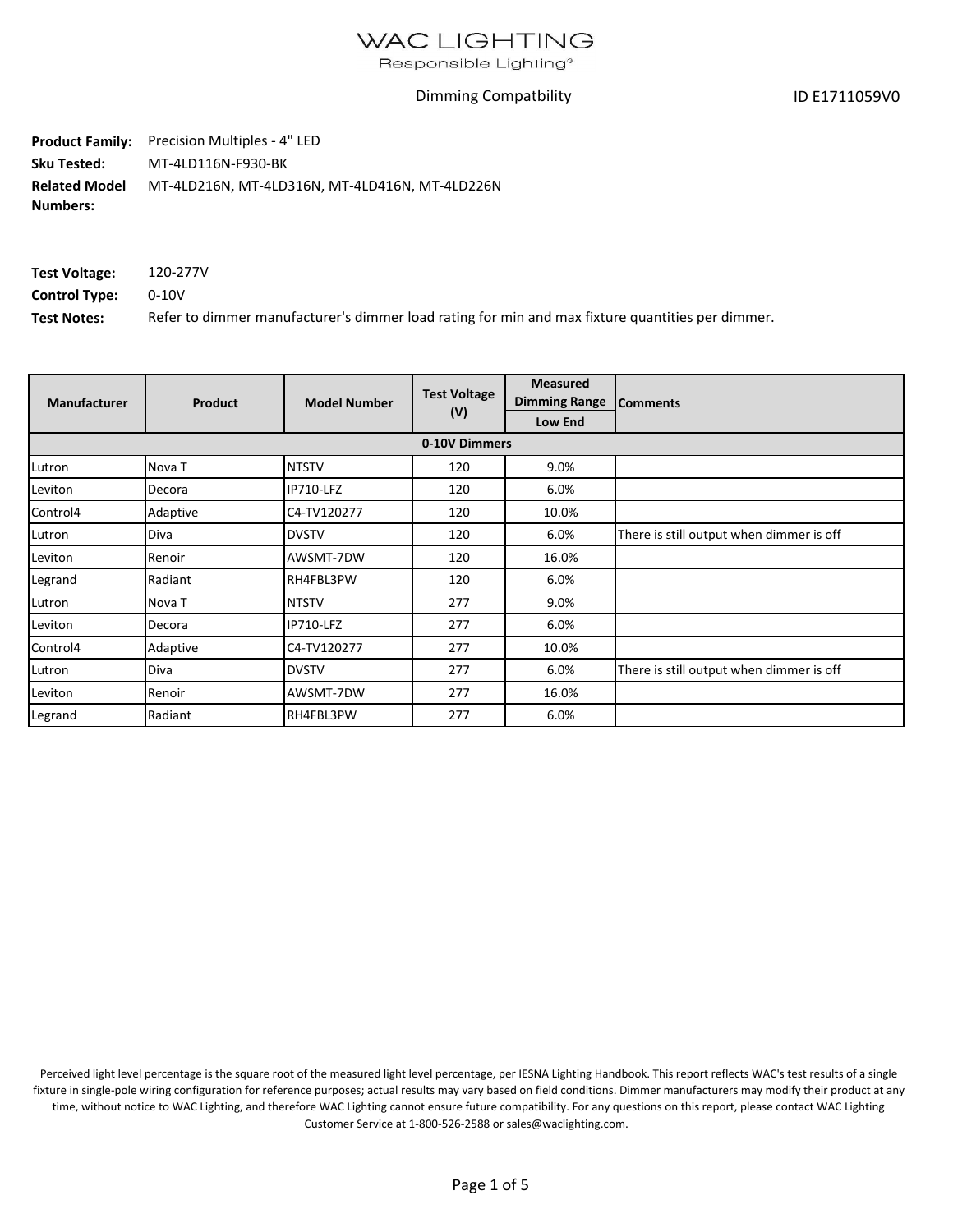Responsible Lighting®

#### Dimming Compatbility

ID E1711058V0

**Product Family:** Precision Multiples - 4" LED **Sku Tested:**  MT4LD116NE-F930-BK **Related Model** MT4LD216NE, MT4LD316NE, MT4LD416NE, MT4LD226NE **Numbers:**

| Test Voltage:        | 120V                                                                                             |
|----------------------|--------------------------------------------------------------------------------------------------|
| <b>Control Type:</b> | ELV                                                                                              |
| <b>Test Notes:</b>   | Refer to dimmer manufacturer's dimmer load rating for min and max fixture quantities per dimmer. |

| <b>Manufacturer</b> | <b>Product</b>                | <b>Model Number</b> | <b>Test Voltage</b><br>(V)           | <b>Measured</b><br><b>Dimming Range</b><br><b>Low End</b> | <b>Comments</b>                |  |  |  |
|---------------------|-------------------------------|---------------------|--------------------------------------|-----------------------------------------------------------|--------------------------------|--|--|--|
|                     | <b>Adaptive Phase Dimmers</b> |                     |                                      |                                                           |                                |  |  |  |
| Control4            | Adaptive                      | C4-APD120           | 120                                  | 0.7%                                                      |                                |  |  |  |
| Legrand             | Adorne Touch (ELV)            | ADTH700RMTUM1       | 120                                  | 10.0%                                                     | Flicker below 10%              |  |  |  |
| Legrand             | Adorne Touch (TRIAC)          | ADTH700RMTUM1       | 120                                  | 7.0%                                                      | Not Recommended                |  |  |  |
| Legrand             | Radiant                       | RH703PTUW           | 120                                  | 20.0%                                                     |                                |  |  |  |
| Legrand             | Adorne (ELV)                  | ADTP703TUW4         | 120                                  | 7.0%                                                      |                                |  |  |  |
| Legrand             | Adorne (TRIAC)                | ADTP703TUW4         | 120                                  | 39.0%                                                     | Not Recommended                |  |  |  |
| Cooper              | <b>AL Series</b>              | AAL06               | 120                                  | 7.0%                                                      | Flicker below 7%               |  |  |  |
|                     |                               |                     | <b>Reverse Phase Dimmers (ELV)</b>   |                                                           |                                |  |  |  |
| Lutron              | Nova <sub>T</sub>             | NTELV-600           | 120                                  | 5.0%                                                      |                                |  |  |  |
| Lutron              | <b>Diva</b>                   | DVELV-300P          | 120                                  | 1.0%                                                      |                                |  |  |  |
| Lutron              | Maestro                       | MAELV-600           | 120                                  | 0.7%                                                      |                                |  |  |  |
| Lutron              | Skylark                       | SELV-300P           | 120                                  | 1.0%                                                      |                                |  |  |  |
| Leviton             | Illumatech                    | IPE04-1LZ           | 120                                  | N/A                                                       | Flashing at high dimming level |  |  |  |
| Lutron              | Maestro                       | RRD-6NA             | 120                                  | 0.7%                                                      |                                |  |  |  |
| Leviton             | SureSlide                     | 6615-P0W            | 120                                  | N/A                                                       | Flashing at high dimming level |  |  |  |
| Leviton             | Decora                        | DSE06-10Z           | 120                                  | 0.7%                                                      |                                |  |  |  |
| Lutron              | Caseta                        | PD-5NE              | 120                                  | 3.0%                                                      |                                |  |  |  |
| Lutron              | Homeworks                     | HRD-5NE             | 120                                  | N/A                                                       | Flashing at all dimming levels |  |  |  |
| Leviton             | Renoir II                     | AWSMT-EBW           | 120                                  | 0.7%                                                      |                                |  |  |  |
| Lutron              | Grafik-Eye                    | GRX-3103-A-G        | 120                                  | 0.7%                                                      |                                |  |  |  |
|                     |                               |                     | <b>Forward Phase Dimmers (TRIAC)</b> |                                                           |                                |  |  |  |
| Lutron              | Maestro                       | MACL-153M-WH        | 120                                  | N/A                                                       | Not Recommended                |  |  |  |
| Lutron              | <b>Diva</b>                   | DVCL-153PD          | 120                                  | N/A                                                       | Not Recommended                |  |  |  |
| Legrand             | Adorne Paddle                 | ADPD453LW2          | 120                                  | 9.0%                                                      | Not Recommended                |  |  |  |
| Lutron              | Ariadni                       | AYCL-153PH          | 120                                  | N/A                                                       | Not Recommended                |  |  |  |
| Lutron              | Skylark                       | SCL-153P-WH         | 120                                  | N/A                                                       | Not Recommended                |  |  |  |
| Lutron              | Maestro                       | <b>MA-600-WH</b>    | 120                                  | N/A                                                       | Not Recommended                |  |  |  |

Perceived light level percentage is the square root of the measured light level percentage, per IESNA Lighting Handbook. This report reflects WAC's test results of a single fixture in single-pole wiring configuration for reference purposes; actual results may vary based on field conditions. Dimmer manufacturers may modify their product at any time, without notice to WAC Lighting, and therefore WAC Lighting cannot ensure future compatibility. For any questions on this report, please contact WAC Lighting Customer Service at 1-800-526-2588 or sales@waclighting.com.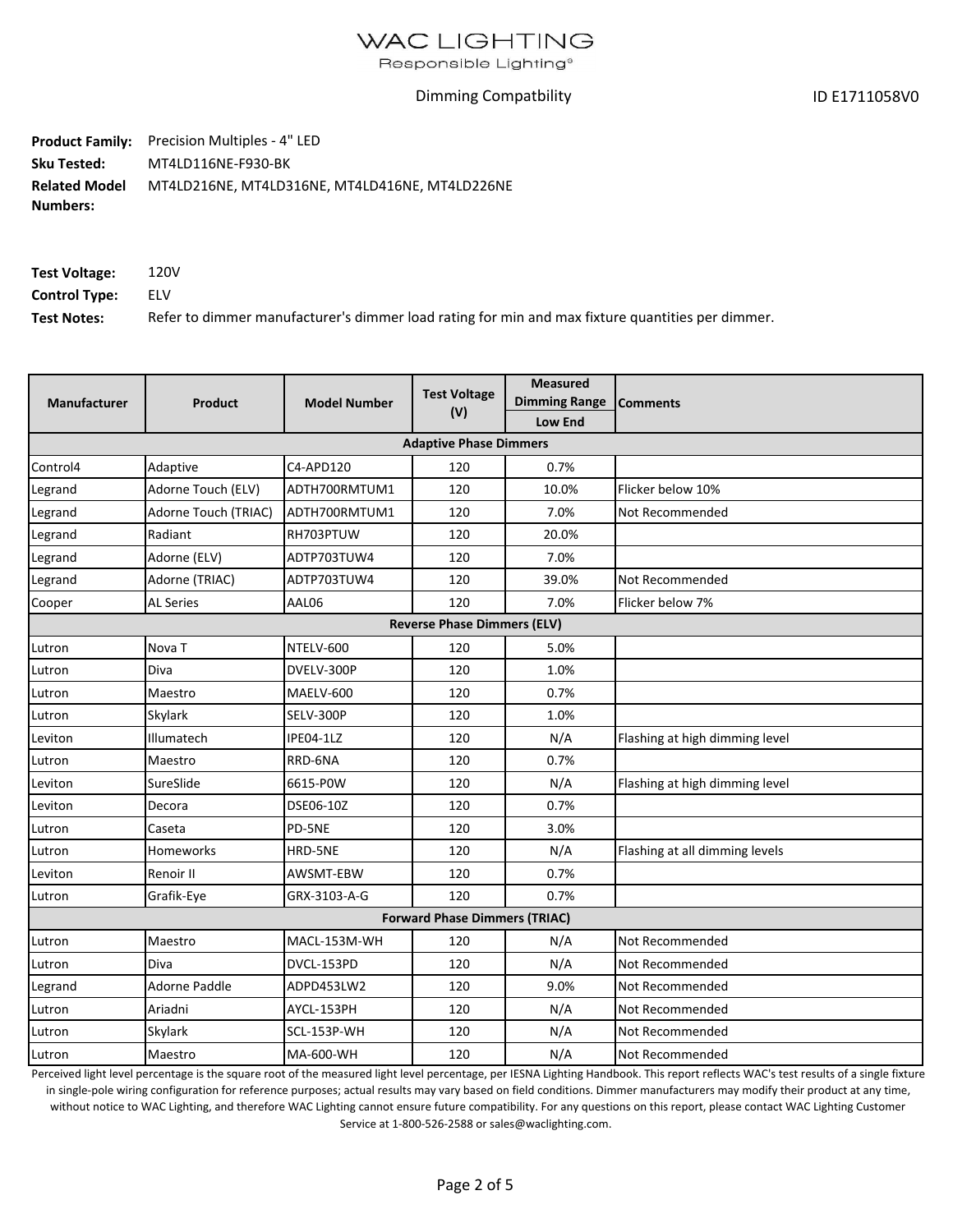Responsible Lighting®

| Forward Phase Dimmers (TRIAC) Cont. |                  |           |     |       |                        |  |
|-------------------------------------|------------------|-----------|-----|-------|------------------------|--|
| Leviton                             | <b>SureSlide</b> | 6674-POW  | 120 | 41.0% | <b>Not Recommended</b> |  |
| Lutron                              | Caseta           | PD-6WCL   | 120 | N/A   | <b>Not Recommended</b> |  |
| Legrand                             | <b>Harmony</b>   | HCL453PW  | 120 | 0.7%  | Not Recommended        |  |
| Legrand                             | Radiant          | RHCL453PW | 120 | 13.0% | Not Recommended        |  |

Perceived light level percentage is the square root of the measured light level percentage, per IESNA Lighting Handbook. This report reflects WAC's test results of a single fixture in single-pole wiring configuration for reference purposes; actual results may vary based on field conditions. Dimmer manufacturers may modify their product at any time, without notice to WAC Lighting, and therefore WAC Lighting cannot ensure future compatibility. For any questions on this report, please contact WAC Lighting Customer Service at 1-800-526-2588 or sales@waclighting.com.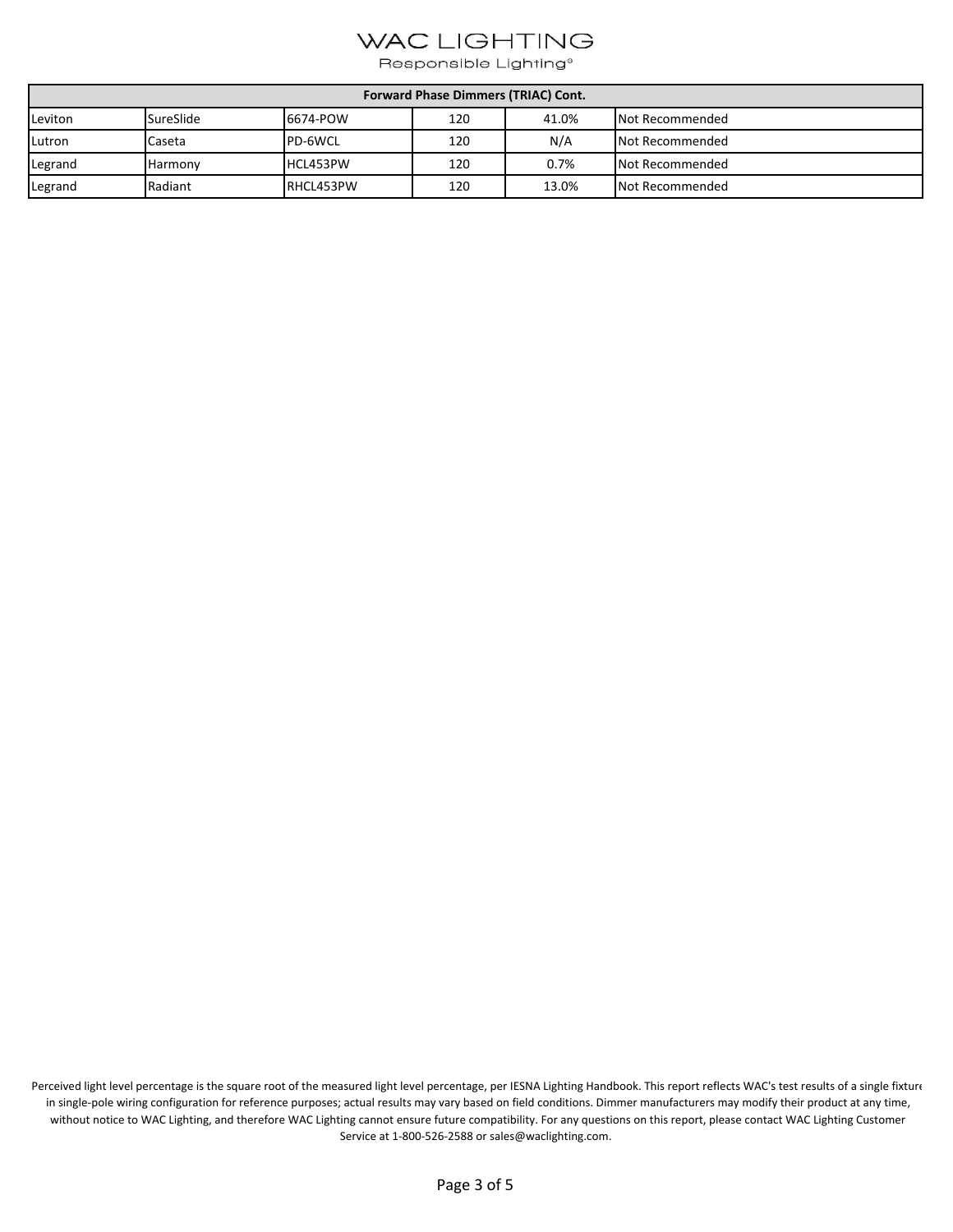Responsible Lighting®

#### Dimming Compatbility

ID E1711057V0

Product Family: Precision Multiples - 4" LED **Sku Tested:**  MT4LD111NE-F930-BK **Related Model** MT4LD211NE, MT4LD311NE, MT4LD411NE, MT4LD221NE **Numbers:**

| Test Voltage:        | 120V                                                                                             |
|----------------------|--------------------------------------------------------------------------------------------------|
| <b>Control Type:</b> | ELV                                                                                              |
| <b>Test Notes:</b>   | Refer to dimmer manufacturer's dimmer load rating for min and max fixture quantities per dimmer. |

| <b>Manufacturer</b> | <b>Product</b>       | <b>Model Number</b> | <b>Test Voltage</b><br>(V)           | <b>Measured</b><br><b>Dimming Range</b><br>Low End | <b>Comments</b>                |
|---------------------|----------------------|---------------------|--------------------------------------|----------------------------------------------------|--------------------------------|
|                     |                      |                     | <b>Adaptive Phase Dimmers</b>        |                                                    |                                |
| Control4            | Adaptive             | C4-APD120           | 120                                  | 1.0%                                               |                                |
| Legrand             | Adorne Touch (ELV)   | ADTH700RMTUM1       | 120                                  | 24.0%                                              | Flicker below 24%              |
| Legrand             | Adorne Touch (TRIAC) | ADTH700RMTUM1       | 120                                  | 24.0%                                              | Not Recommended                |
| Legrand             | Radiant              | RH703PTUW           | 120                                  | 9.0%                                               |                                |
| Legrand             | Adorne (ELV)         | ADTP703TUW4         | 120                                  | 7.0%                                               |                                |
| Legrand             | Adorne (TRIAC)       | ADTP703TUW4         | 120                                  | 2.0%                                               | Not Recommended                |
| Cooper              | <b>AL Series</b>     | AAL06               | 120                                  | 13.0%                                              | Flicker below 13%              |
|                     |                      |                     | <b>Reverse Phase Dimmers (ELV)</b>   |                                                    |                                |
| Lutron              | Nova <sub>T</sub>    | NTELV-600           | 120                                  | 4.0%                                               |                                |
| Lutron              | Diva                 | DVELV-300P          | 120                                  | 2.0%                                               |                                |
| Lutron              | Maestro              | MAELV-600           | 120                                  | 1.0%                                               |                                |
| Lutron              | Skylark              | SELV-300P           | 120                                  | 2.0%                                               |                                |
| Leviton             | Illumatech           | IPE04-1LZ           | 120                                  | N/A                                                | Flashing at high dimming level |
| Lutron              | Maestro              | RRD-6NA             | 120                                  | 1.0%                                               |                                |
| Leviton             | SureSlide            | 6615-P0W            | 120                                  | N/A                                                | Flashing at high dimming level |
| Leviton             | Decora               | DSE06-10Z           | 120                                  | 1.0%                                               |                                |
| Lutron              | Caseta               | PD-5NE              | 120                                  | 3.0%                                               |                                |
| Lutron              | <b>Homeworks</b>     | HRD-5NE             | 120                                  | N/A                                                | Flashing at all dimming levels |
| Leviton             | Renoir II            | AWSMT-EBW           | 120                                  | 1.0%                                               |                                |
| Lutron              | Grafik-Eye           | GRX-3103-A-G        | 120                                  | 1.0%                                               |                                |
|                     |                      |                     | <b>Forward Phase Dimmers (TRIAC)</b> |                                                    |                                |
| Lutron              | Maestro              | MACL-153M-WH        | 120                                  | N/A                                                | Not Recommended                |
| Lutron              | Diva                 | DVCL-153PD          | 120                                  | N/A                                                | Not Recommended                |
| Legrand             | Adorne Paddle        | ADPD453LW2          | 120                                  | 9.0%                                               | Not Recommended                |
| Lutron              | Ariadni              | AYCL-153PH          | 120                                  | N/A                                                | Not Recommended                |
| Lutron              | Skylark              | SCL-153P-WH         | 120                                  | N/A                                                | Not Recommended                |
| Lutron              | Maestro              | MA-600-WH           | 120                                  | N/A                                                | Not Recommended                |

Perceived light level percentage is the square root of the measured light level percentage, per IESNA Lighting Handbook. This report reflects WAC's test results of a single fixture

in single-pole wiring configuration for reference purposes; actual results may vary based on field conditions. Dimmer manufacturers may modify their product at any time, without notice to WAC Lighting, and therefore WAC Lighting cannot ensure future compatibility. For any questions on this report, please contact WAC Lighting Customer Service at 1-800-526-2588 or sales@waclighting.com.